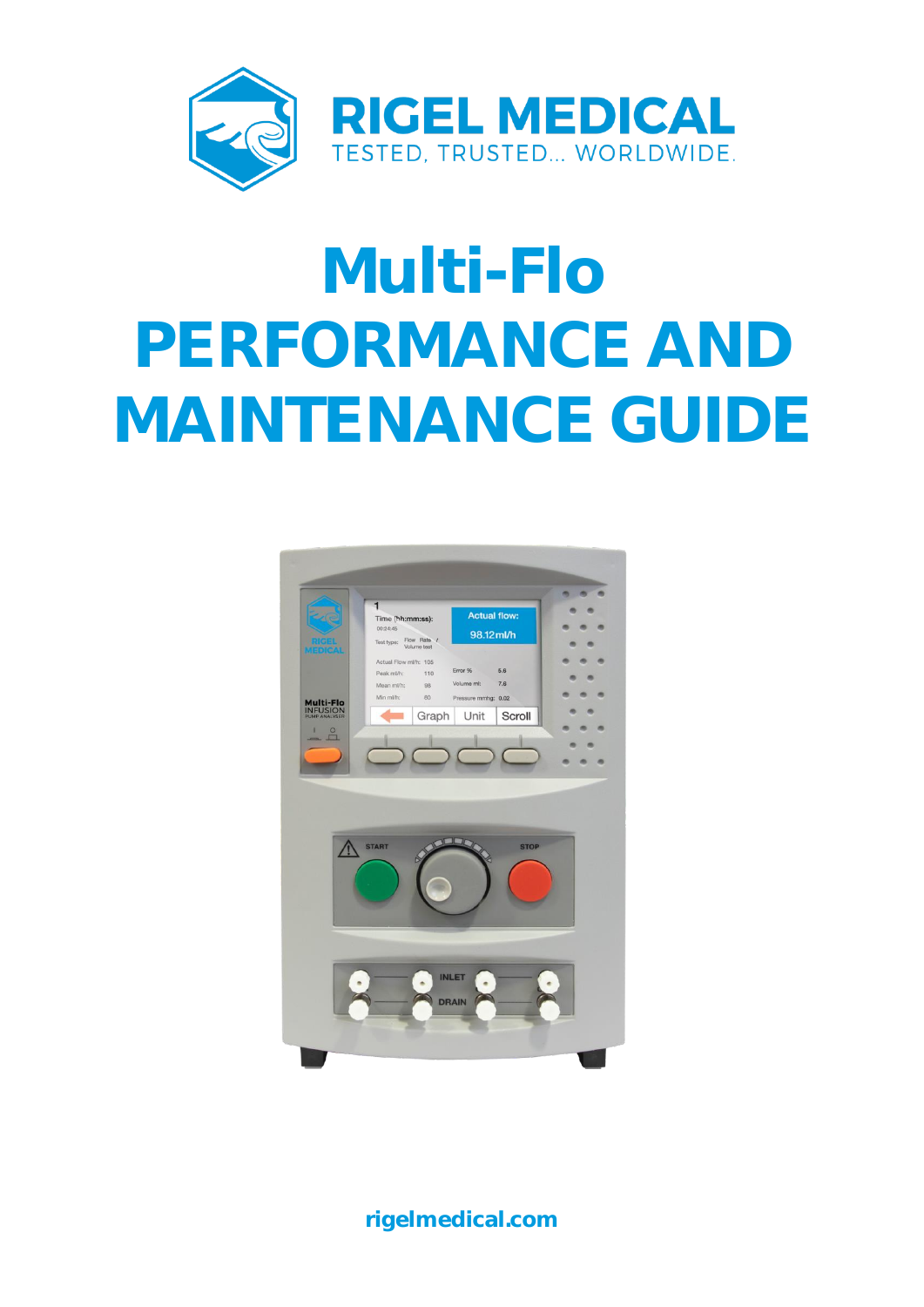#### **1. Introduction**

The Multi-Flo is a precision instrument that must be properly maintained in order to achieve optimum measurement performance. The measurement principle uses a precise volumetric measurement over a known time period to calculate flow rates. Foreign material or air bubbles trapped within the measurement device will influence the volumetric measurement and consequently the flow rate measurement performance.

The volumetric measuring device must be able to rotate freely in order to operate correctly. Using inappropriate test fluids may leave a residue in the fluid path and impede the movement of the measurement device or ultimately cause total seizure.

**Please note that damage resulting from the use of unauthorised test fluids is not covered by the warranty.**

## **2. Test fluids**

The following readily available test fluids are acceptable for use with the Multi-Flo:

- De-ionised water
- Distilled water
- De-ionised/distiller water with approximately 0.1 % Micro-90 cleaning solution

A 0.1 % Micro-90 solution is the preferred test fluid as this will prevent growth of organic material within the fluid path and also act as a wetting agent. This will reduce the likelihood of small air bubbles being trapped in the fluid path which could influence the measurement accuracy. The unit should not be drained post testing. Keeping the channels wet will prolong the life of the instrument.

**Note:** Do not use saline or dextrose solution as a test fluid. IV administration sets which may have been used with saline or dextrose solution should not be used with the Multi-Flo unless thoroughly cleaned beforehand. If saline or dextrose solution is accidently used with the Multi-Flo, the unit should be cleaned immediately using the process described in section 5.

## **3. Priming**

The Multi-Flo must be primed to fill the internal fluid path with test fluid and remove all air in order to provide accurate measurements. Optimum priming can be achieved using the supplied 3 port valve supplied with the Multi-Flo and a 60 ml syringe.

Follow the steps below to prime the Multi-Flo:

- a. Ensure that the 3-port valve is in the prime position as shown in figure 1 then connect it to a Multi-Flo channel inlet.
- b. Switch on the Multi-Flo.
- c. Fill a clean 60 ml syringe with test fluid.
- d. Ensure that all air is removed from the syringe.
- e. Connect the syringe to the 3-port valve as shown in figure 1.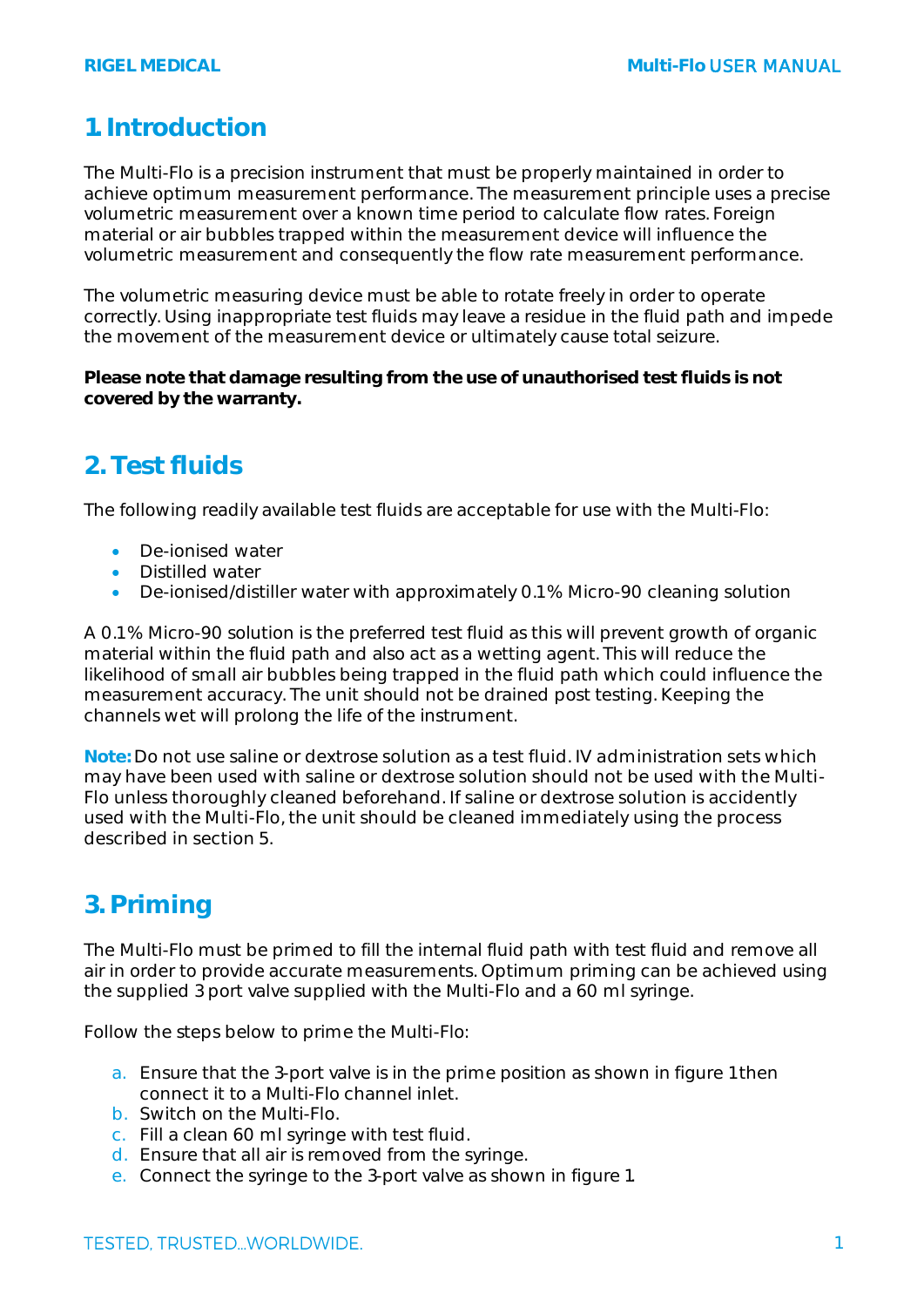- f. Slowly discharge the syringe into the Multi-Flo until no air bubbles appear in the Multi-Flo drain.
- g. If air bubbles are still appearing in the Multi-Flo drain when the syringe has been fully discharged repeat steps c to f.
- h. When no air bubbles are present in the Multi-Flo drain the system is ready to make measurements.
- i. Turn the 3-port valve to the position shown in figure 2.

**Note:** The Multi-Flo measurement device will rotate as the priming fluid is injected



#### **4. Making measurements**

Always use a new disposable syringe when testing a syringe pump. It is advisable to lubricate the syringe by drawing on the plunger a few times before loading the syringe with test fluid and installing it in the pump.

Note: Administration sets which may have been used with saline or dextrose solution should not be used with the Multi-Flo unless thoroughly cleaned beforehand.

After priming the Multi-Flo, as described in section 3, connect an administration set between the device under test and the 3-port valve as shown in figure 2.

Prime the device under test, administration set and 3-port valve with test fluid according to the manufacturer's instructions for the device under test.



When there is no air in the device under test and administration set the system is fully primed and ready to make measurements.